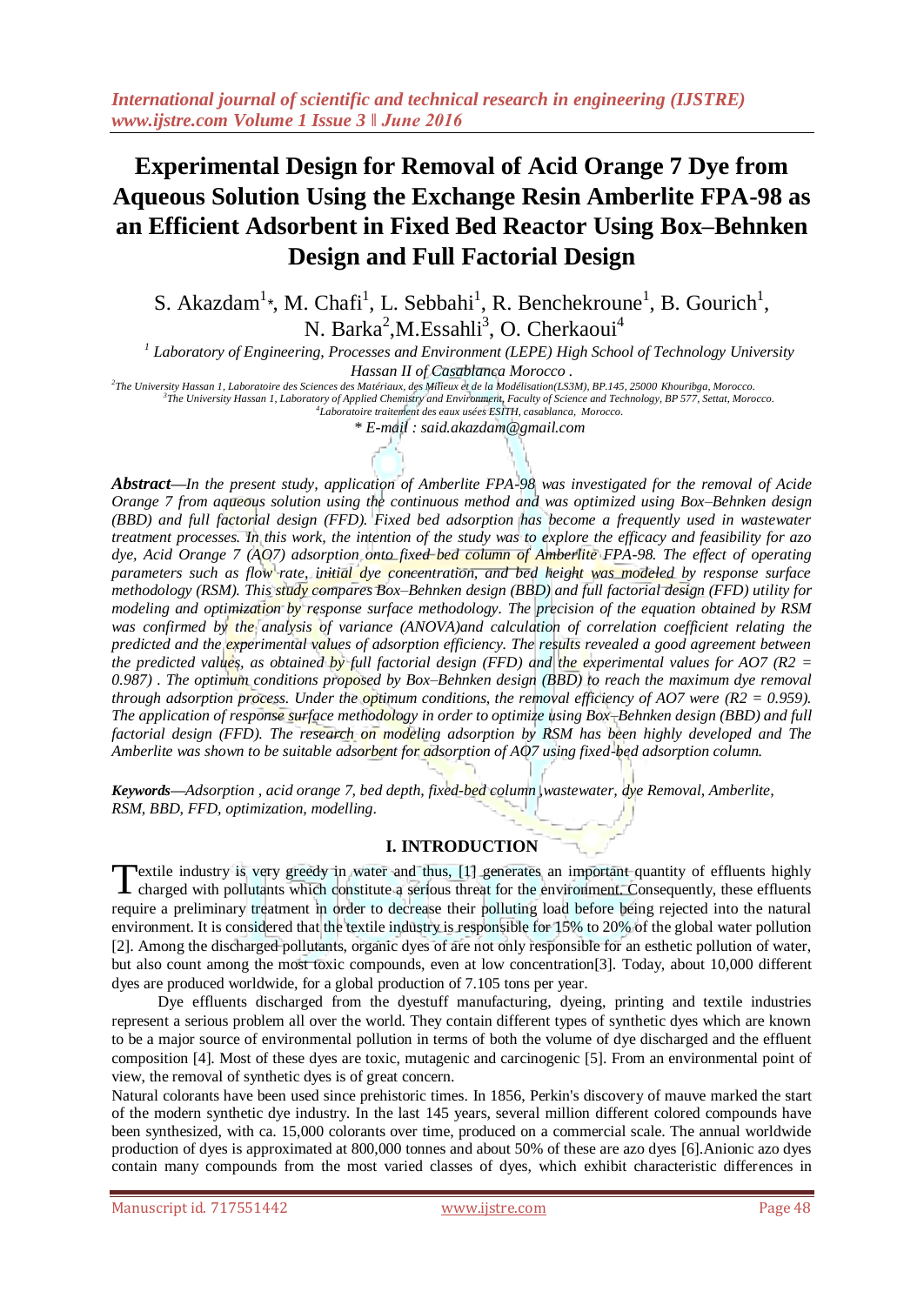# *Experimental Design for Removal of Acid Orange 7 Dye from Aqueous Solution…..*

structure (e.g. azoic, antraquinone, triphenylmethane, and nitro dyes) possessing water-solubilizing, ionic substituents as a common feature. Acid Orange 7 has been reported to induce bladder tumors. It can also easily undergo enzymatic breakdown along with reduction and cleavage to give aromatic amines, which, upon exposure, can cause methemoglobinemia. When Acid Orange 7 enters the human body through ingestion, it is considered genotoxic; however, if some impurities, such as aromatic amines, are present, it shows mutagenic activity. Due to large amounts of Acid Orange 7 consumption, it is essential to have a proper method to remove this dye from wastewater in order to avoid potential threat for the environment. As synthetic dyes in wastewater cannot be efficiently decolorized by traditional methods, also Acid Orange 7 does not decompose biologically, and resists to light irradiation and chemical oxidation.

 In general, chemical and physical discoloration methods have been used for dye removal from wastewaters [7] such as coagulation and flocculation processes which are largely used for wastewater treatment in the textile industries. However application of these methods is somewhat restricted due to some limitations such as operational costs, formation of hazardous by-products, intensive energy requirement and limited adaptability to a wide range of effluents and these processes are not always effective for dye removal. Moreover, they can sometimes generate secondary pollution due to the excessive use of chemical reagents.

However, the adsorption of this dye on efficient solid supports is considered as a simple and economical method for its removal from water and wastewater providing sludge-free cleaning operations and many studies have been conducted to find suitable adsorbents to reduce Acid Orange 7 concentration [8].

Because a number of exchange resins have been used quite efficiently for the removal of specific organic compounds [9], this study investigates the adsorption characteristics of Acid Orange 7 dye on the strongly basic polyacrylic anion exchanger Amberlite FPA-98 of macroporous structure. The present work deals with the estimation of the adsorption properties of Amberlite FPA-98 that constitutes a possible source of adsorbent that could be used for the removal of dyes from textile wastewater and, more generally, in industrial wastewater. The focus of the present study was to assess the potentiality of Amberlite FPA-98 as an adsorbent for the dye AO7 from aqueous solution as an ideal alternative to the current expensive methods of removing dyes from wastewater using the treatment of a synthetic textile effluent containing an acide dye, Acide Orange 7 (AO7), as the adsorbate. The Amberlite FPA-98 will be, first, characterized in terms of chemical composition, structure and texture [10].

Adsorption studies were carried out under various parameters such as flow rate, initial dye concentration, and bed height. The continuous adsorption in fixed-bed column is often desired from industrial point of view. It is simple to operate and can be scaled-up from a laboratory process [11]. A continuous packed bed adsorber does not run under equilibrium conditions and the effect of flow condition (hydrodynamics) at any cross-section in the column affects the flow behaviour downstream. Breakthrough determines bed height and the operating life span of the bed and regeneration times [12]. Adsorption in fixed-bed columns using activated carbon has been widely used in industrial processes for the removal of contaminants from aqueous textile industry effluents, since it does not require the addition of chemical compounds in the separation process [13]. Adsorption in a fixed bed column can be used continuously under high effluent flow rates and it has been used in many pollution control processes such as removal of ions by an ion exchange bed or removal of toxic organic

compounds by carbon adsorption [14].

 In this study, the amberlite has been tested for removal of aqueous solutions. In this paper, amberlite is used to remove azo dye (AO7) from aqueous solution through column studies. The objective of this study was to investigate the adsorption potential of AO7 onto amberlite fixed-bed. The important design parameters such as inlet concentration of dye solution, fluid flow rate and column bed height [15] were investigated using a laboratory scale fixed-bed column.

 In application of adsorption process on an industrial scale, it is crucial to improve process efficiency, reduce operational cost and time to minimum and take into account the most important factors, what can be achieved by applying the optimization techniques such as response surface methodology (RSM). Determining the effect of a single factor on the efficiency of the process is relatively simple . It is definitely more of a challenge to assess the effect of several parameters at once. Response surface methodology based on experimental data makes easier to plan the entire modeling process by reducing the number of experiments to the necessary minimum, and allows a mathematical equation to fit the experimental results, which is required for the process optimization [16].In general, RSM is a mathematical technique applied in the progression of an appropriate functional relationship between the response and the related input variables. The structure of this relationship is unknown, but can be approximated by low-order polynomials (the most common are first and second-degree polynomial models) . This methodology helps to determine the most important parameters and its main, quadratic effect or interactions which influence the response. RSM has been extensively used as an optimization, prediction and interpretation technique for factorial designs [17].RSM is an useful tool for the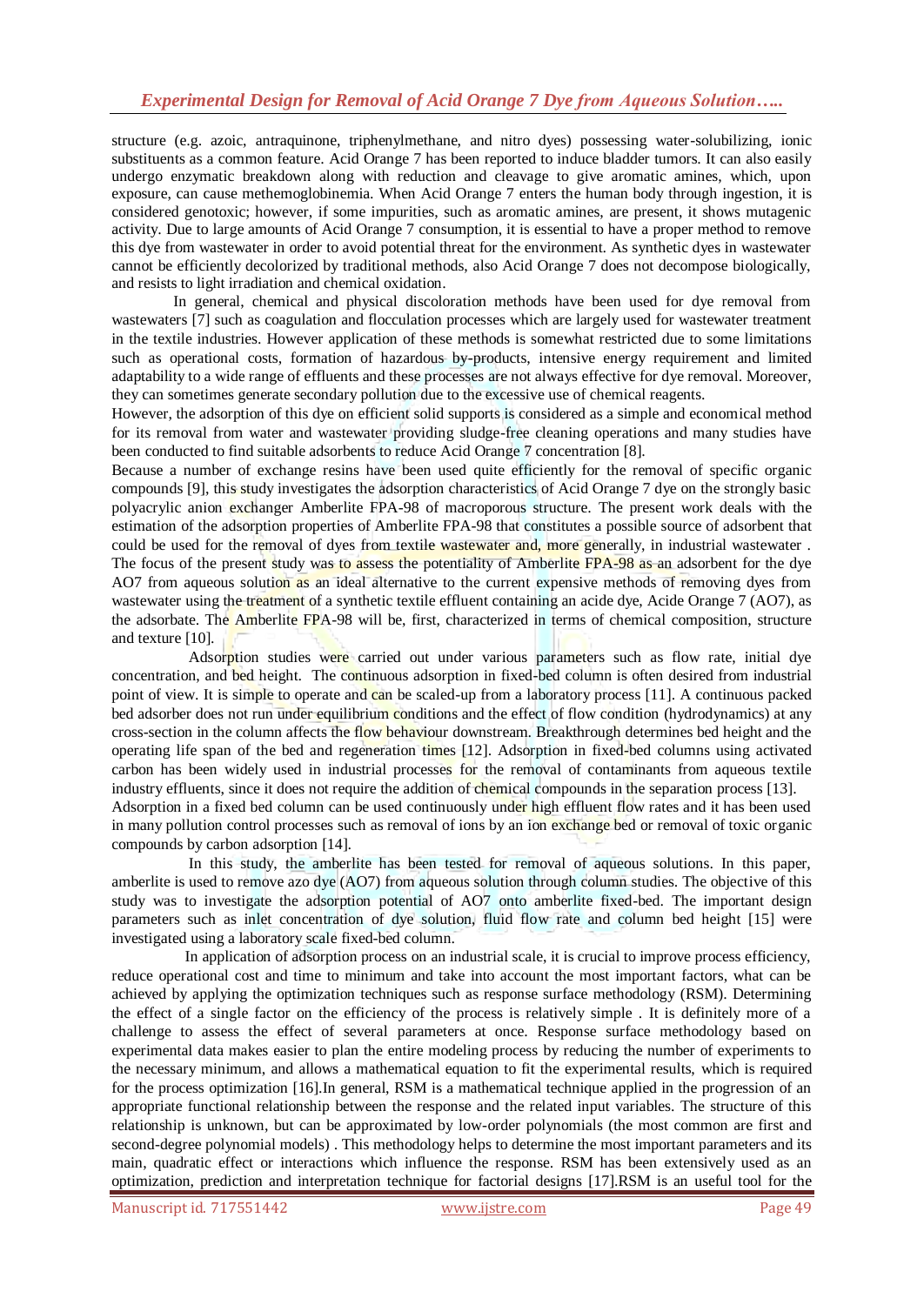modeling and analysis of systems in which response of interest depends on several factors and the relationship between independent and dependent variables in a system is unknown. RSM modeling has been successfully applied for biosorption in the past few years . RSM was selected as an effective statistical and mathematical approach in order to recognize the efficiency of an experimental system [18]. Various parameters were simultaneously appraised using RSM with a minimum number of experiments. Therefore, a study conducted by RSM can reduce the cost, decrease process variability and need less time in comparison to the conventional onefactor-at-a-time statistical strategy [19].

 The present study investigates the application of response surface methodology approaches to predict adsorption capacity of amberlite for the removal of AO7 from aqueous solution. The effect of various operational parameters, including the initial dye concentration, flow rate, and bed height on the adsorption of AO7 were examined and modeled by response surface methodology RSM. The Box–Behnken design BBD and the full factorial design FFD with structure optimized by RSM models were compared in terms of predictability and accuracy of fit, taking into account their implementations and limitations. Optimization of BBD by response surface method is completely novel approach of RSM approximation application in chemical processes. The main objectives of this work are to investigate the individual and the interactive effects of three operating parameters, mainly: initial dye concentration, flow rate, and bed height on the adsorption of AO7 in a fixed bed reactor by using a BBD and full factorial design (FFD) [20].

 Conclusions as a result, the adsorptions of dyes onto AC were commonly investigated using traditional methods, but the AO7 adsorptions based onto amberlite FPA 98 have not been studied. Moreover, Box–Behnken design (BBD) is rarely used for the AO7 removal from aqueous solution. Then in the text, the adsorptions of dye onto amberlite FPA 98 have been investigated in continuous systems. The main effects and interaction effects between process variables on the dye adsorptions were analyzed based on the BBD. Their maximum adsorption capacities have been optimized using RSM method. [21].

### **II. MATERIAL AND METHODS**

### *A.Porous Polymers (Resin Adsorbent) :Amberlite FPA 98*

There are two main criteria for the choice of adsorbent: The maximum adsorption capacity  $(q_m)$ : solute concentration transmitted in the solid phase, must be maximized. The adsorption kinetics: the adsorption must take place rapidly. Exchange resins, strongly basic anionic ion (85% adsorbent and 15% anion exchange), the principle is to exchange certain ions, or all with active groups on the resins. Resins, which are in the form of beads or powder form are thus able to exchange mobile ions with ions of the same sign, contained in a solution with which they are contacted. Strongly basic anionic resins bind the strong and weak acid anions in a pH range between 1 and 12. This type of resin is regenerated with sodium hydroxide solution and in the form of grains aspheric 0.5 to 1.5 mm in diameter, with specific surface areas of up to 750  $\text{m}^2/\text{g}$ . Amberlite FPA98 is unique, food-grade acrylic macroporous strong base anion resin. This use of ion exchange technology based discoloration was more effective and more economical. The application of these adsorbents AMBERLITE FPA98 Cl mainly develop in water treatment in the domain refining of sugar as adsorbents dyes capturing and purification of pharmaceuticals and The guard beds for precious chromatography media [22].

#### *B. Adsorbate Preparation*

 The dye chosen in this study is the Acide Orange 7, also called Acide Orange II (Sigma-Aldrich), belonging to the family of the anionic dyes. It is representative of a textile type of pollution. Its main features are represented in Table I; its structural formula is shown in Figure 1. Stock solutions were prepared by dissolving requisite quantity of dye without further purification in distilled water, and the concentrations used were obtained by dilution of the stock solution. The pH was adjusted to a given value by addition of HCl (1N) or NaOH (1N) [23].



Fig. 1 Molecular structure of Acide Orange 7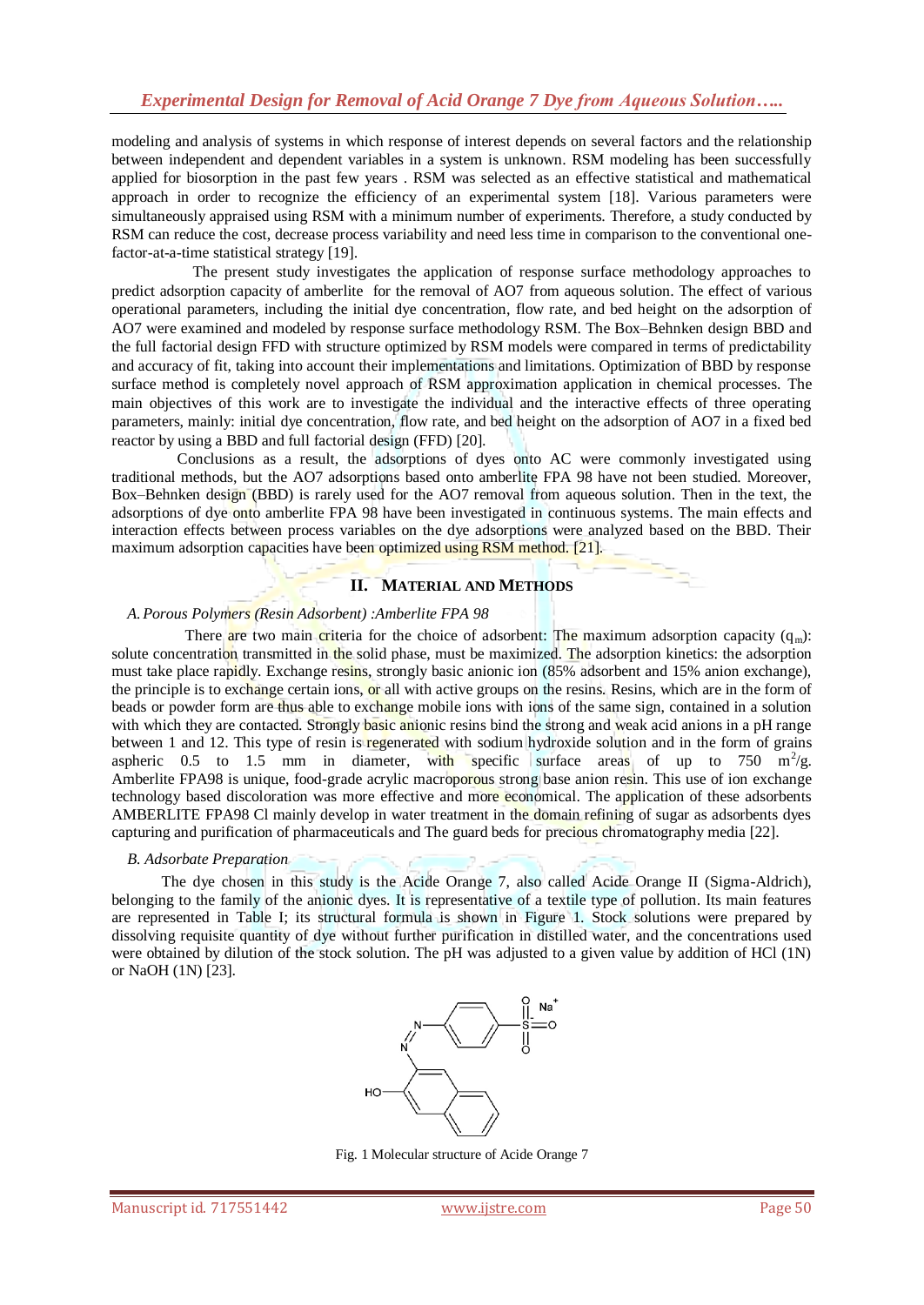| TABLE I: MAIN CHARACTERISTICS OF THE BASIC DYE ACIDE ORANGE II |                   |  |  |  |
|----------------------------------------------------------------|-------------------|--|--|--|
| Dye                                                            | Acide Orange 7    |  |  |  |
| Molecular formula                                              | C16H11N2NaO4S     |  |  |  |
| Molecular weight $[g/mol]$                                     | 350.33            |  |  |  |
| Molecular volume (Å/molecule)                                  | 231.95            |  |  |  |
| Molecular surface area (A/molecule)                            | 279.02            |  |  |  |
| Width $(\AA)$                                                  | 7.3               |  |  |  |
| Length $(A)$                                                   | 13.6              |  |  |  |
| Depth $(\AA)$                                                  | 2.3               |  |  |  |
| $\lambda$ (nm)                                                 | 485               |  |  |  |
| pKa                                                            | pK1 11.4; pK2 1.0 |  |  |  |
|                                                                |                   |  |  |  |

## **III. SORPTION EXPERIMENTS IN FIXED-BED TECHNIQUE**

#### *A. Experimental Procedures*

 The fixed bed experiments were carried out in a glass column of 2 cm internal diameter, 30 cm of the length height and three sampling points at 5 cm intervals. A known quantity of Amberlite FPA-98 was packed in the column to yield the desired bed height of the adsorbent 50, 100 and 150 mm (equivalent to 3.5, 7 and 10,5 g of activated carbon) with a layer of glass wool at the bottom. Distilled water was passed through the column in order to remove impurities from the adsorbent. Three flow rates (2, 4 and 6 mL/min) were pumped to the top of the packed column by using peristaltic pump with different initial dye concentrations (5, 30, 50, 80 mg/L). The samples of AO7 solutions at the outlet of the column were taken at regular time intervals and the concentration of dye was measured using an UV–visible spectrophotometer (Neptune Chemical Pump) at wavelength of 485 nm. Fixed bed studies were terminated when the column reached exhaustion [24].

The schematic diagram of fixed bed column used in adsorption study is shown in Fig. 2. The experimental detail is given in Table II. Briefly, the experiment was carried out by passing through column (packed with 21 g of Amberlite FPA-98) with controlled flow rate.



Fig. 2 Schematic diagram of fixed bed column used in adsorption study of AO7 onto Amberlite FPA 98.

| TABLE II<br>EXPERIMENTAL DETAILS FOR COLUMN ADSORPTION OF AO7 ONTO AMB FPA 98 |                       |               |                   |  |  |  |  |
|-------------------------------------------------------------------------------|-----------------------|---------------|-------------------|--|--|--|--|
| <b>EFFECT OF</b>                                                              |                       |               |                   |  |  |  |  |
| SYSTEM                                                                        | Flow rate $(mL/min)$  | $[AO7]$ (ppm) | Bed height $(cm)$ |  |  |  |  |
| Flow rate                                                                     | $2, 4$ and 6          | 30            | 15                |  |  |  |  |
| Initial Concentration                                                         | 10, 30 and $50$<br>15 |               |                   |  |  |  |  |
| Bed height<br>30<br>5, 10 and 15                                              |                       |               |                   |  |  |  |  |
|                                                                               |                       |               |                   |  |  |  |  |

Manuscript id. 717551442 www.ijstre.com Page 51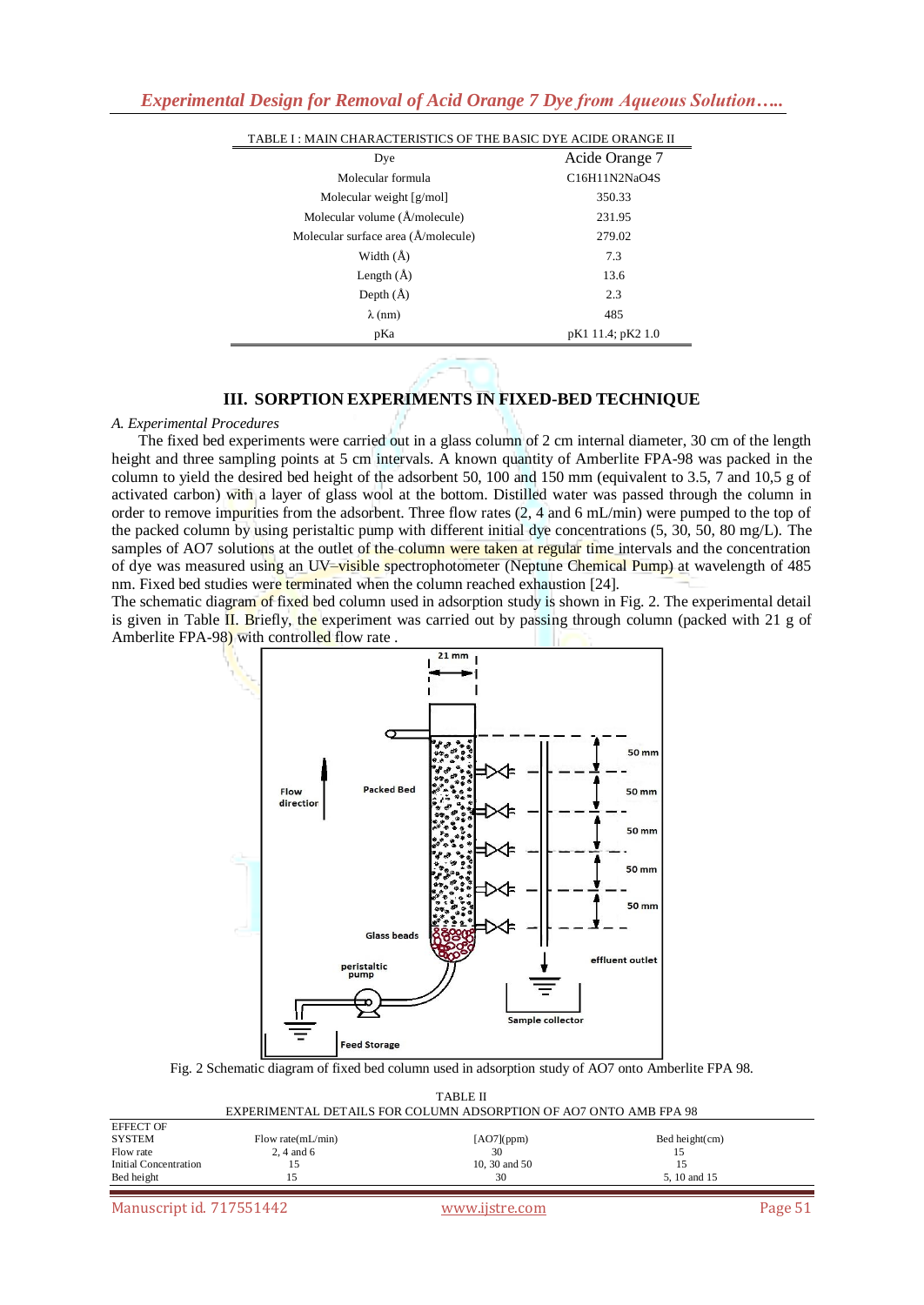## *B. Removal efficiency*

 The dye removal percentage using Amberlite FPA98 adsorbent was calculated from:  $Re(\%)=100 \text{ x } (C_0 - C_c)/C_0$ (1)

Where  $C_0$  is the initial concentration of dye in solution (mg/L), and  $C_e$  is the final dye concentration in aqueous solution after phase separation (mg/L).

#### *C. Response surface methodology*

 Response surface methodology is an experimental technique used for predicting and modeling complicated relation between independent factors and one or more responses. [25].In this study, response surface methodology was applied to optimize the adsorption of Acide orange 7 by AmberliteFPA98 . Experiments were performed using Box– Behnken design (BBD) and full factorial design (FFD). The secondorder polynomial equation extended with additional cubic effects was employed as an objective function. The second order model is usually sufficient for the modeling and optimization on the basis of designs, however third order and higher effects are sometimes important, especially in order to achieve better fit and insignificant lack-of-fit. For instance, Box–Behnken design was created to estimate the second-order model, however there may be situations in which non- random portion of this model provides an inadequate representation of the true mean response, an indication of lack-of-fit of the second- order model. Thus, in this study some third order model terms were added to the second order polynomial equation. Accuracy of model fitting was evaluated by means of ANOVA. All calculations were performed in Statgraphics Software [26].

#### *D.Box–Behnken design*

In this study, the **BBD** design methodology was employed to optimize the operational variables and was used to predict impacts of respective parameters on the adsorption process. Among many factors affecting the adsorption process, three process variables, i.e. initial AO7 dye concentration  $(X_1)$ , bed height  $(X_2)$  and flow rate  $(X_3)$  were selected and were considered as independent variables and the removal of dye  $(Y)$  as a response was defined and modeled. BBD contains set of 15 experiment runs whose values of each factor with three levels (low, medium ,high), being is coded to standard values  $(-1, 0, +1)$  in the appropriate range and levels of parameters were listed in (Table III). The parameters  $(X_i)$  were coded as  $x_i$  via Eq. (2):

$$
\mathbf{X}_{i} = \frac{(\mathbf{X}_{i} - \mathbf{X}_{o})}{\delta \mathbf{X}}
$$
 (2)

where  $X_0$  and dX are the values of  $X_i$  at the center point and step change, respectively . The second-order polynomial response equation was used to probe the interaction between the dependent and independent variables.The removal (%)of dye is selected as the response for the combination of independent variables, Subsequently experimental data was fitted to the second order polynomial model extended with additional cubic

interaction effects (Eq. (3)) using the least square procedure as follows:  
\n
$$
Y = b_0 + b_1x_1 + b_2x_2 + b_3x_3 + b_{11}x_1^2 + b_{12}x_1x_2 + b_{13}x_1x_3 + b_{22}x_2^2 + b_{23}x_2x_3 + b_{33}x_3^2 + e(3)
$$

where Y is the predicted response associated with each factor level combination ;The coefficients in the equation represent: the intercept  $(b_0)$  is constant, the main  $(b_1, b_2, b_3)$  are linear effect, quadratic effect  $(b_{11}, b_{22}, b_3)$  $b_{33}$ ) and interactions ( $b_{12}$ ,  $b_{23}$ ,  $b_{13}$ ) effects, respectively;  $x_i$  and  $x_j$  are the coded values of independent variables; and e is the residual error. Validation of the model fit and significance analysis of variables were performed using analysis of variance (ANOVA). The results were analyzed by analysis of variance (ANOVA) and a calculation correlation coefficient  $(R^2)$  between predicted and experimental points [27].

Nonlinear  $X^2$  analysis is a useful method, which can compare the experimental and model predicted data. And it is estimated using the following equation:

$$
X^{2} = \frac{\sum_{\text{exp}} (\mathbf{Y}_{\text{exp}} - \mathbf{Y}_{\text{pred}})}{\mathbf{Y}_{\text{pred}}}
$$
(4)

where  $Y_{\text{exp}}$ . (%) and  $Y_{\text{pred}}$ . (%) are the adsorption removal of AO7 onto Amberlite FPA 98 by experiment determined and model predicted.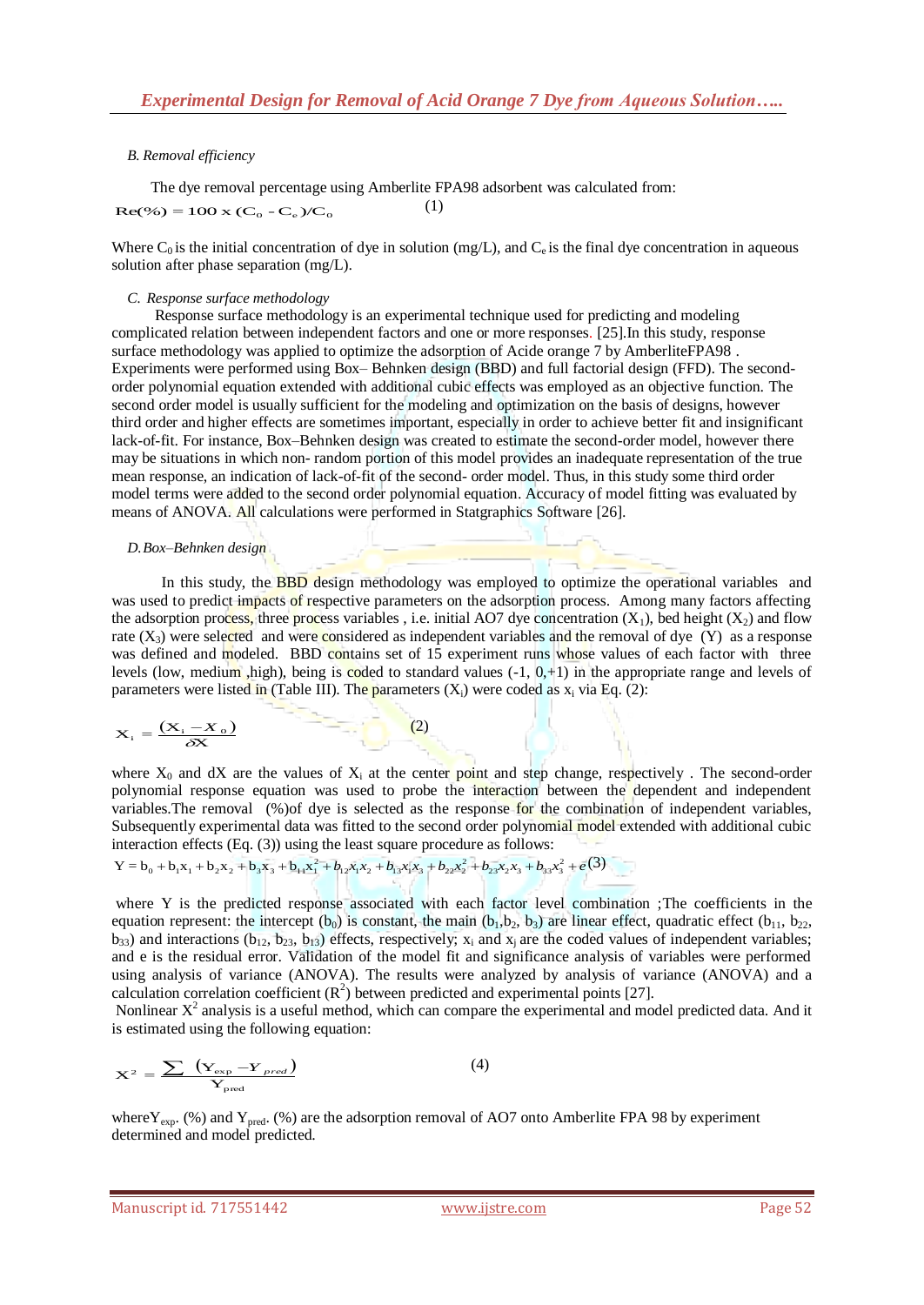## *E. Experimental design*

To determine the optimal conditions for the main parameters, a Box–Behnkendesign (BBD) was applied. For the adsorption process, significant variables, such as the initial dye concentration, flow rate, and bed height were regarded as the independent variables and designated as  $X_1$ – $X_3$ , respectively. The dye concentration  $(X_1)$  range of 10–50 mg/ L, flow rate  $(X_2)$  range of 2–6 ml/min, bed height  $(X_3)$  of 5–20 cm were chosen as given in Table III.

TABLE III : INDEPENDENT PROCESS VARIABLES AND THEIR EXPERIMENTAL LEVELS USED FOR BOX–BEHNEKEN DESIGN (BBD) .

|                                            |                | $D$ LUIVIIID $D$ |    |        |    |  |
|--------------------------------------------|----------------|------------------|----|--------|----|--|
| Variables, unit                            | Factors        |                  |    | Levels |    |  |
|                                            | ∡⊾             |                  |    |        |    |  |
| Initial dye concentrations of AO7 $(mg/L)$ | $X_1$          |                  | 10 | 30     | 50 |  |
| bed height (cm)                            | $\mathbf{A}_2$ |                  |    | 10     |    |  |
| flow rate ${\rm (ml/min)}$                 | $\Lambda_3$    |                  |    |        |    |  |

*F. Selection of the significant parameters* 

 The Box–Behnken design consists of 15 experimental points. The experimental conditions, and the adsorption capacity obtained for each point set by the Box– Behnken design are shown in Table IV  $(1-11)$ , together with the three central point repetitions (12–15). The relationship between responses and processed variables was examined for the response approximation function (Y) using Eq. (1), following by the statistical analysis of the model obtained. The most significant process variables were identified by Box–Behnken design (BBD) experimental design. The advantage of this design is its ability to investigate of a large number of factors in a relatively low number of experimental runs. In this study 15 run BB design with 3 factors, including AO7 dye concentration  $(X_1)$ , flow rate  $(X_2)$  and bed height  $(X_3)$  was considered. Each independent variable was tested at two levels, high and low, which were -1 and +1, respectively. All experiments were conducted in duplicate and the average values of adsorption capacity were taken as a response (Y). The matrix design is shown in Table IV. On the basis of BBD three the most significant parameters were chosen for further investigation (modeling and optimization by RSM).

|                      |             | Coded values (uncoded values) |                |                     | Removal dye Y [(%)] |
|----------------------|-------------|-------------------------------|----------------|---------------------|---------------------|
| Experimental run No. | $X_1$ [ppm] | $X_2$ [cm]                    | $X_3$ [ml/min] | Experimental values | Predicted responses |
| $\mathbf{1}$         | 0(30)       | $-1(5)$                       | $-1(2)$        | 50                  | 53,2375             |
| $\overline{c}$       | 0(30)       | $-1(5)$                       | 1(6)           | 66                  | 64,7375             |
| 3                    | 1(50)       | 0(10)                         | 1(6)           | 69                  | 70,0125             |
| $\overline{4}$       | $-1(10)$    | $-1(5)$                       | 0(4)           | 48,9                | 46,675              |
| 5                    | $-1(10)$    | 0(10)                         | $-1(2)$        | 52                  | 50,9875             |
| 6                    | 0(30)       | 1(15)                         | $-1(2)$        | 58                  | 59,2625             |
| 7                    | 1(50)       | 1(15)                         | $-1(2)$        | 38                  | 34,5125             |
| 8                    | 0(30)       | 1(15)                         | 1(6)           | 79                  | 75,7625             |
| 9                    | $-1(10)$    | 0(10)                         | 1(6)           | 40                  | 43,4875             |
| 10                   | 1(50)       | 1(15)                         | 0(2)           | 58                  | 60,225              |
| 11                   | 1(50)       | $-1(5)$                       | 0(2)           | 49                  | 49,25               |
| 12                   | $-1(10)$    | 1(15)                         | 0(2)           | 53                  | 52,75               |
| 13                   | 0(30)       | 0(10)                         | 0(2)           | 58                  | 57                  |
| 14                   | 0(30)       | 0(10)                         | 0(2)           | 57                  | 57                  |
| 15                   | 0(30)       | 0(10)                         | 0(2)           | 56                  | 57                  |

TABLE IV : BOX–BEHNKEN DESIGN MATRIX WITH CODED AND UNCODED VALUES OF THE INDEPENDENT VARIABLES INFLUENCING ADSORPTION OF AO7 BY AMBERLITE WITH EXPERIMENTAL AND PREDICTED VALUES OF THE RESPONSE.

## *G.Full factorial design*

 Factorial designs allow the simultaneous study of the effects that several factors may have on the optimization of a particular process. It determines which factors have the important effects on the response as well as how the effect of one factor varies with the level of the other factors. The effects are the differential quantities expressing how a response changes as the levels of one or more factors are changed. Also, factorial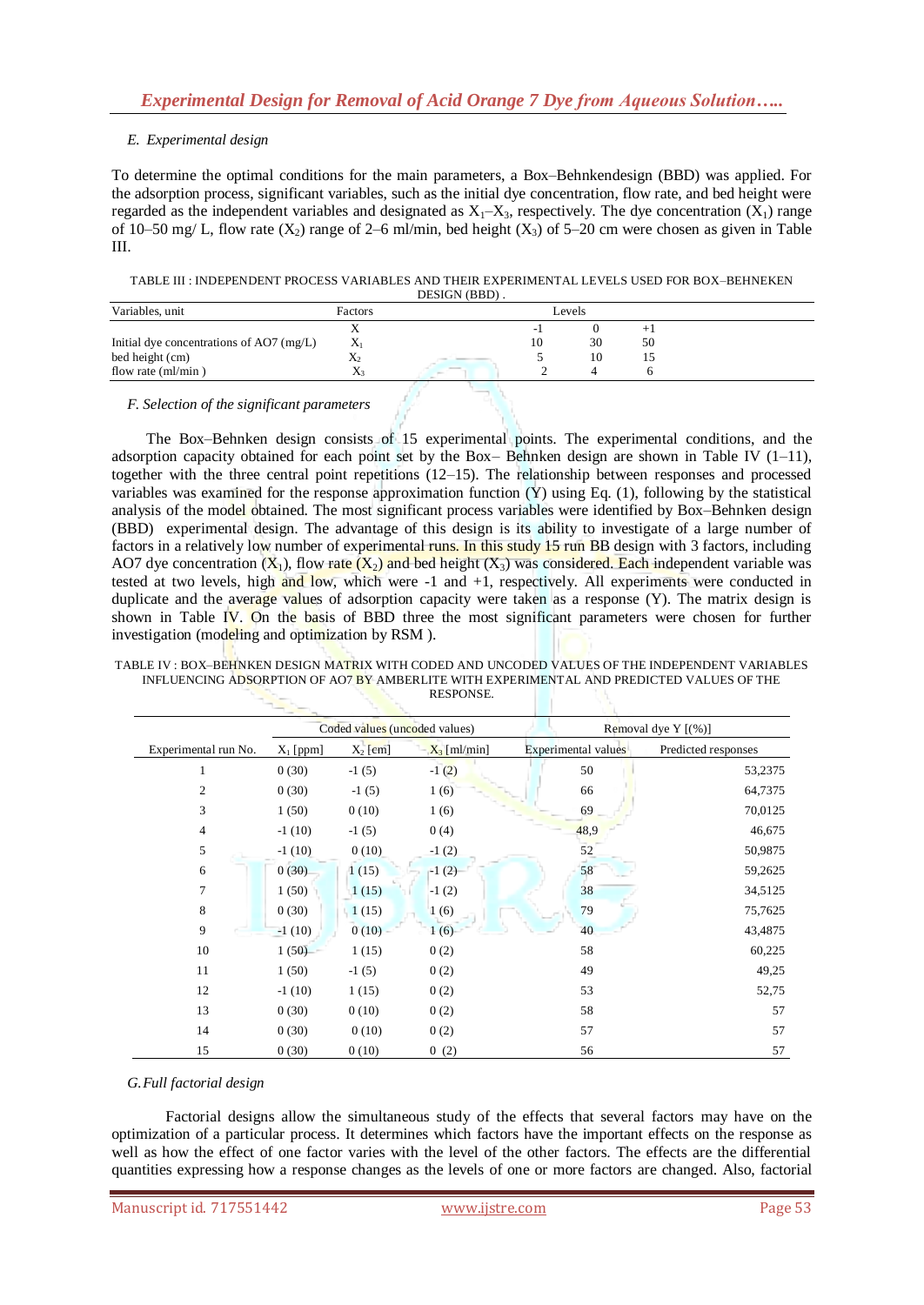# *Experimental Design for Removal of Acid Orange 7 Dye from Aqueous Solution…..*

designs allow measuring the interaction between each different group of factors. The interactions are the driving force in many optimizations of the processes. Without the use of factorial experiments, some important interactions may remain undetected, and the overall optimization may not be attained. One of the simplest types of factorial designs used in experimental work is one having two levels  $(2^k)$ . In a  $2^k$  factorial design experiment, each factor may be assigned two levels: low  $(-1)$  and high  $(+1)$ . If k factors are considered, then  $2<sup>k</sup>$ measurements are required to perform a factorial design analysis [28]. In this investigation, three operating factors were chosen as independent variables, namely: initial AO7 dye concentration  $(X_1)$ , flow rate  $(X_2)$  and bed height  $(X_3)$  was used to predict the removal of dye. The natural values of each factor and their respective levels are presented in Table V.

| TABLE V: THE EXPERIMENTAL RANGES AND LEVELS OF INDEPENDENT VARIABLES. |
|-----------------------------------------------------------------------|
|-----------------------------------------------------------------------|

| Levels | $[AO7]_0(mg/L)$ | $Qv$ (mL/min) | $H$ (cm) |
|--------|-----------------|---------------|----------|
| - 1    | ΙU              |               |          |
|        | 50              |               |          |

The selection of levels of different factors is carried out on the basis of the preliminary trials and previous publishing result: Initial dye concentration  $[AO7]_0$  ranging from 10 to 50 mg/L, flow rate from 2 to 6 mL/min and bed height from 5 to 20 cm. The design performed according to Table VI was composed of  $2<sup>3</sup>$  factorial designs.

TABLE VI : 2<sup>3</sup> FU<mark>L</mark>L FACTORIAL DE<mark>SIG</mark>N. FULL FACTORIAL DESIGN WITH CODED AND UNCODED VALUES OF THE INDEPENDENT VARIABLES AND EXPERIMENTAL AND PREDICTED VALUES OF THE RESPONSE.

|                |                 | Coded values (uncoded values) |            |                     | Removal dye $Y$ $($ % $)$ ] |
|----------------|-----------------|-------------------------------|------------|---------------------|-----------------------------|
| run No.        | $X_1$ [ppm]     | $X_2$ [ml/min]                | $X_3$ (cm) | Experimental values | Predicted responses         |
|                | $-1(10)$        | $-1(2)$                       | $-1(5)$    | 55                  | 54,625                      |
| $\overline{2}$ | 1(50)           | $-1(2)$                       | 1(20)      | 57                  | 56,625                      |
| 3              | $-1(10)$        | $-1(2)$                       | 1(20)      | 52                  | 52,375                      |
| $\overline{4}$ | 1(50)           | 1(6)                          | $-1(5)$    | 56                  | 55,625                      |
|                | $5 \quad 1(50)$ | 1(6)                          | 1(20)      | 50                  | 50,375                      |
| 6              | 1(50)           | $-1(2)$                       | $-1(5)$    | 62                  | 62,375                      |
| 7              | $-1(10)$        | 1(6)                          | 1(20)      | 53                  | 52,625                      |
| 8              | $-1(10)$        | 1(6)                          | $-1(5)$    | 54                  | 54,375                      |

The experimental data are analyzed by full factorial design to fit the following first order polynomial equation (Eq. (5)).

 $Y = b_0 + b_1x_1 + b_2x_2 + b_3x_3 + b_1x_1x_2 + b_1x_1x_3 + b_2x_2x_3 + b_1x_2x_1x_2 + b_2x_3x_4 + b_3x_2x_3 + b_3x_3x_4$ 

Where Y the estimated removal of dye;  $b_0$  is the value of fitted response at the centre point of design;  $b_i$  and  $b_{ii}$ are the linear and interaction terms, respectively [29].When the response data are obtained from the test work, a regression analysis is carried out to determine the coefficients of the response model  $(b_1; b_2; \ldots, b_n)$ , as well as their standard errors and their significance. In addition to the constant  $(b_0)$  and error (e) terms, the response model incorporates .Linear terms in each of the variables  $(x_1, x_2, \ldots, x_n)$ . First-order interaction terms for each paired combination  $(x_1x_2; x_1x_3; \ldots; x_{n-i}x_n)$ 

*H. Analysis of variance (ANOVA)*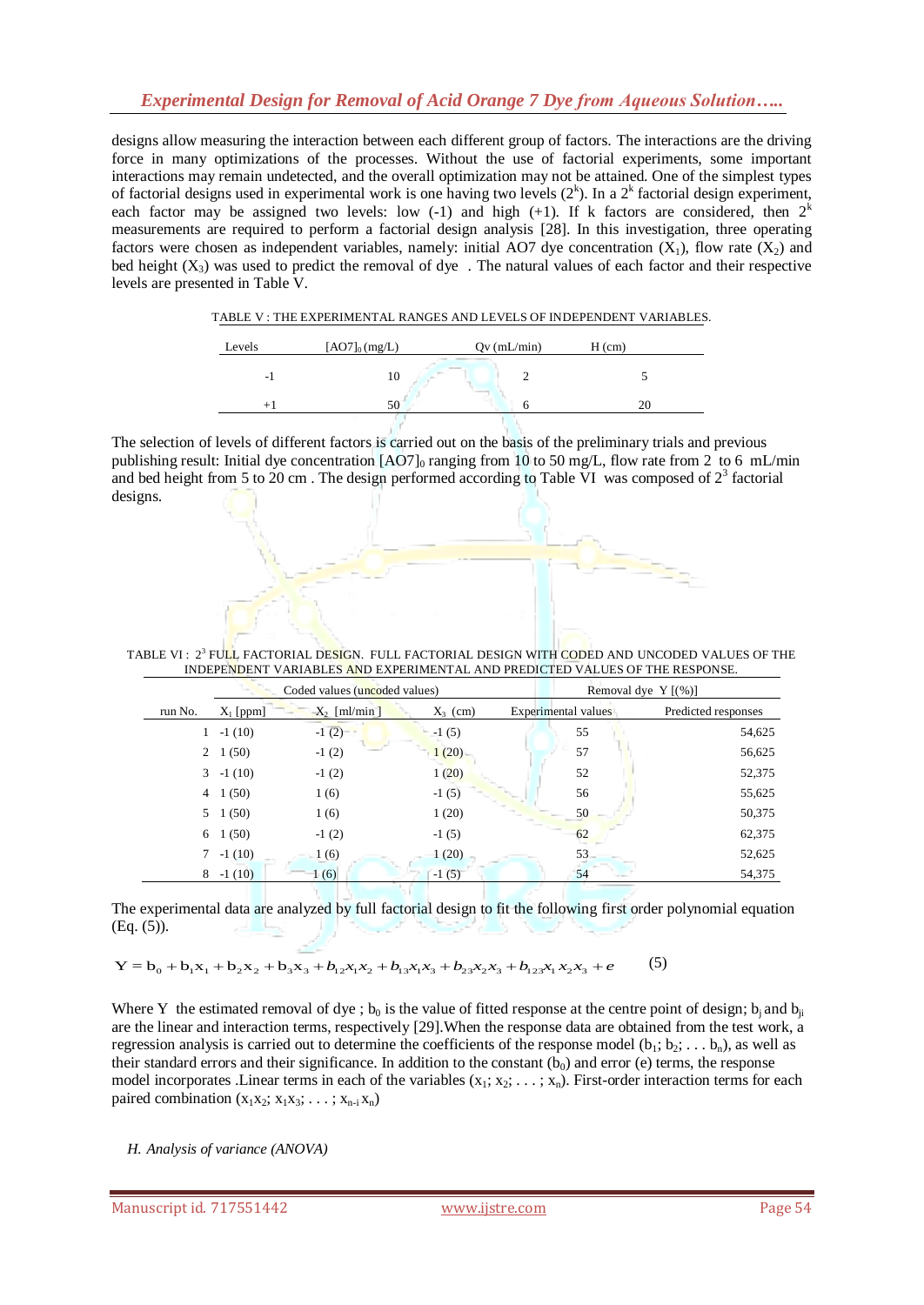ANOVA expounds every variation in the statistically obtained model and importance of each model parameters. The significance of the model was evaluated by F-test for a confidence level of 95% as well as lackof-fit test. In general, the greater the F-value and the smaller the p-value, the more significant is a model. Moreover, effects and their importance in the model were investigated adapting t-test and p-value. Usually, the larger the t-value and lower probability p-value ( $p < 95\%$ ), the model parameter is considered as significant [30]. The sum of squares, degree of freedom and mean squares were also determined for the model and error.

#### **IV. RESULTS and discussion**

#### *A. Box–Behnken*

 Response surface methodology (RSM) is more advantageous than the traditional single parameter optimization because it can save time, space and raw material. In experimental design, a Box– Behnken design (BBD) is a type of RSM, and it is used for optimizing the important process variables. The most important parameters, which affect the efficiency of adsorption of AO7 onto AMB FPA 98 , are AO7 dye concentration, flow rate and bed height of the solution in a continuous fixed bed. In order to study the combined effect of these factors, experiments are performed for different combinations of the physical parameters using statistically designed experiments. The initial dye concentration range studied is between 10 and 50 ppm. The flow rate is between 2 and 6 ml/min. The bed height is varied between 5 and 20 cm . The main effects of each of the parameter on AO7 removal efficiency is given in Figs.3. Fig. 3 shows that the removal efficiency increases with increasing AO7 dye concentration, flow rate or bed height. Consequently, we note high AO7 removal efficiencies at high flow rate and bed height.



Fig. 3. Main effects plot of parameters for AO7 removal efficiency.

Table VII shows the experimental results of removal of AO7 in the solution for the 15 experiments. Using the experimental results, the regression model equations (second-order polynomial) relating the response is developed and is given in Eqs. (6). Apart from the linear effect of the parameter for the response, the RSM also gives an insight into the quadratic and interaction effect of the parameters. These analyses are done by means of Fisher's 'F' test and Student 't' test. The Fisher's 'F' test is used to determine the significance of each of the interaction among the variables, which in

turns may indicate the patterns of the interactions among the variables.

TABLE VII THE EXPERIMENTAL DATA FOR AO7 REMOVAL EFFICIENCY IN SOLUTION ACCORDING TO BBDESIGN.

|                          |                            | Removal dye Y [(%)] |
|--------------------------|----------------------------|---------------------|
| Experimental run No.     | <b>Experimental values</b> | Predicted responses |
| 1                        | 50                         | 53,2375             |
| 2                        | 66                         | 64,7375             |
| 3                        | 69                         | 70,0125             |
| 4                        | 48,9                       | 46,675              |
| 5                        | 52                         | 50,9875             |
| 6                        | 58                         | 59,2625             |
| 7                        | 38                         | 34,5125             |
| 8                        | 79                         | 75,7625             |
| 9                        | 40                         | 43,4875             |
| 10                       | 58                         | 60,225              |
| 11                       | 49                         | 49,25               |
| Manuscript id. 717551442 | www.ijstre.com             |                     |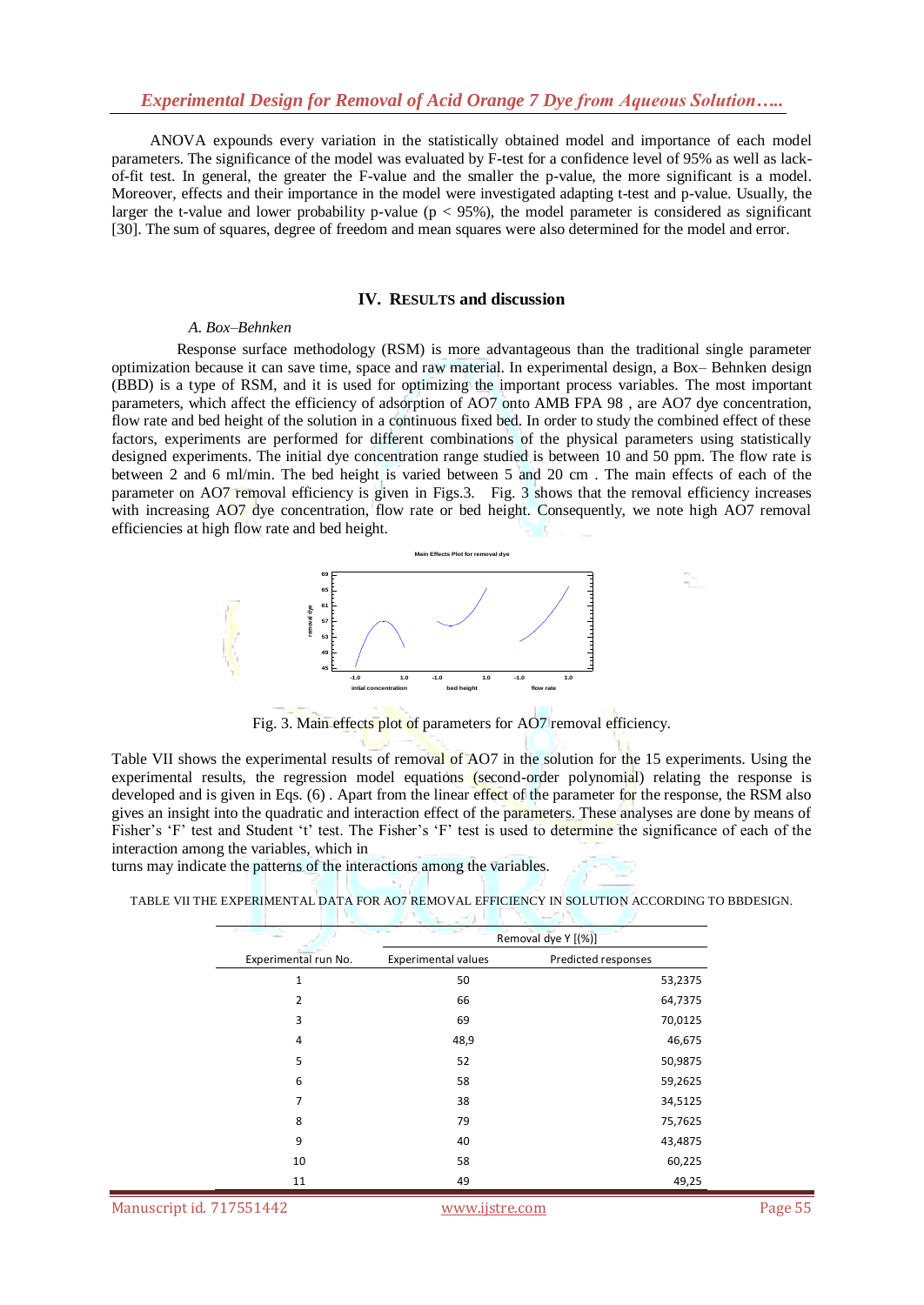| 12 | 53 | 52,75 |
|----|----|-------|
| 13 | 58 | 57    |
| 14 | 57 | 57    |
| 15 | 56 | 57    |

In general, the larger the magnitude of F, the smaller the value of P, the more significant is the corresponding coefficient term. The regression coefficient, F and P values for all the linear, quadratic and interaction effects of the parameter are given in Tables VIII for the removal of AO7. It is observed that the coefficients for the linear effect of the factors flow rate and bed height ( $P = 0.0191$ and  $p = 0.0025$ ) for the responses are significant except AO7 dye concentration ( $P = 0.1008$ ) for removal of dye is slightly less significant.

However, for the removal efficiency of AO7, the interaction effect of the variables dye concentration and flow rate is found highly significant  $p=0.0017$  exempt the interaction between dye concentration and bed height (P = 0.5194) . Consequently, the best fitting response function , for the AO7 removal efficiency model are then conveniently written as follows:

 $Y = 57.0 + 2.5125.x_1 + 4.2625.x_2 + 7.0.x_3 - 9.1375.x_1^2 + 1.225.x_1.x_2 + 10.75.x_1.x_3 + 4.3625.x_2^2 + 1.25.x_2.x_3 +$  $1,8875.x_3^2$  (6)

where Y (%) is the removal dye of AO7, and  $x_1$ ,  $x_2$  and  $x_3$  are the AO7 dye concentration, flow rate and bed height respectively.

TABLE VIII ANALYSIS OF VARIANCE AND CORRESPONDING F AND P VALUES FOR AO7 REMOVAL EFFICIENCY.

| Source                  | <b>Sum of Squares</b> | Df | <b>Mean Square</b> | F-Ratio | P-Value |
|-------------------------|-----------------------|----|--------------------|---------|---------|
| A: intial concentration | 50,5012               |    | 50,5012            | 4,04    | 0,1008  |
| B:bed height            | 145,351               | 1  | 145,351            | 11,62   | 0.0191  |
| C:flow rate             | 392,0                 | 1  | 392,0              | 31,33   | 0,0025  |
| AA                      | 308,285               | 1  | 308,285            | 24,64   | 0,0042  |
| AB                      | 6,0025                | 1  | 6,0025             | 0,48    | 0.5194  |
| AC                      | 462,25                | 1  | 462,25             | 36,95   | 0,0017  |
| BB                      | 70,2698               | 1  | 70,2698            | 5,62    | 0,0640  |
| BC                      | 6,25                  | 1  | 6.25               | 0,50    | 0.5113  |
| CC                      | 13,1544               |    | 13,1544            | 1,05    | 0.3522  |
| Total error             | 62,5525               | 5  | 12.5105            |         |         |
| Total (corr.)           | 1547,04               | 14 |                    |         |         |

 The ANOVA table partitions the variability in removal dye into separate pieces for each of the effects. It then tests the statistical significance of each effect by comparing the mean square against an estimate of the experimental error. In this case, 4 effects have P-values less than 0,05, indicating that they are significantly different from zero at the 95,0% confidence level. The R-Squared statistic indicates that the model as fitted explains 95,9566% of the variability in removal dye. The adjusted R-squared statistic, which is more suitable for comparing models with different numbers of independent variables, is 88,6785%. Further, the ANOVA for AO7 removal efficiency in solution indicates that the second-order polynomial model Eqs. (6) is highly significant and adequate to represent the actual relationship between the response and variables, with very a high value of coefficient of determination ( $R^2 = 0.959566$  for AO7 removal efficiency in solution. This implies that 95.95% of sample variation for AO7 removal efficiency in solution is explained by the model.

 The statistical significance of the ratio of mean square variation due to regression and mean square residual error is tested using ANOVA. ANOVA is a statistical technique that subdivides the total variation in a set of data into component parts associated with specific sources of variation for the model. According to the ANOVA (Table VIII), the F<sub>statistics</sub> values for all regression are higher. The large value of F indicates that most of the variation in the response can be explained by the regression equation. The associated P value is used to estimate whether  $F_{\text{statistics}}$  is large enough to indicate statistical significance.

The ANOVA table also shows a term for residual error, which measures the amount of variation in the response data left unexplained by the model. The form of the model chosen to explain the relationship between the factors and the response is correct.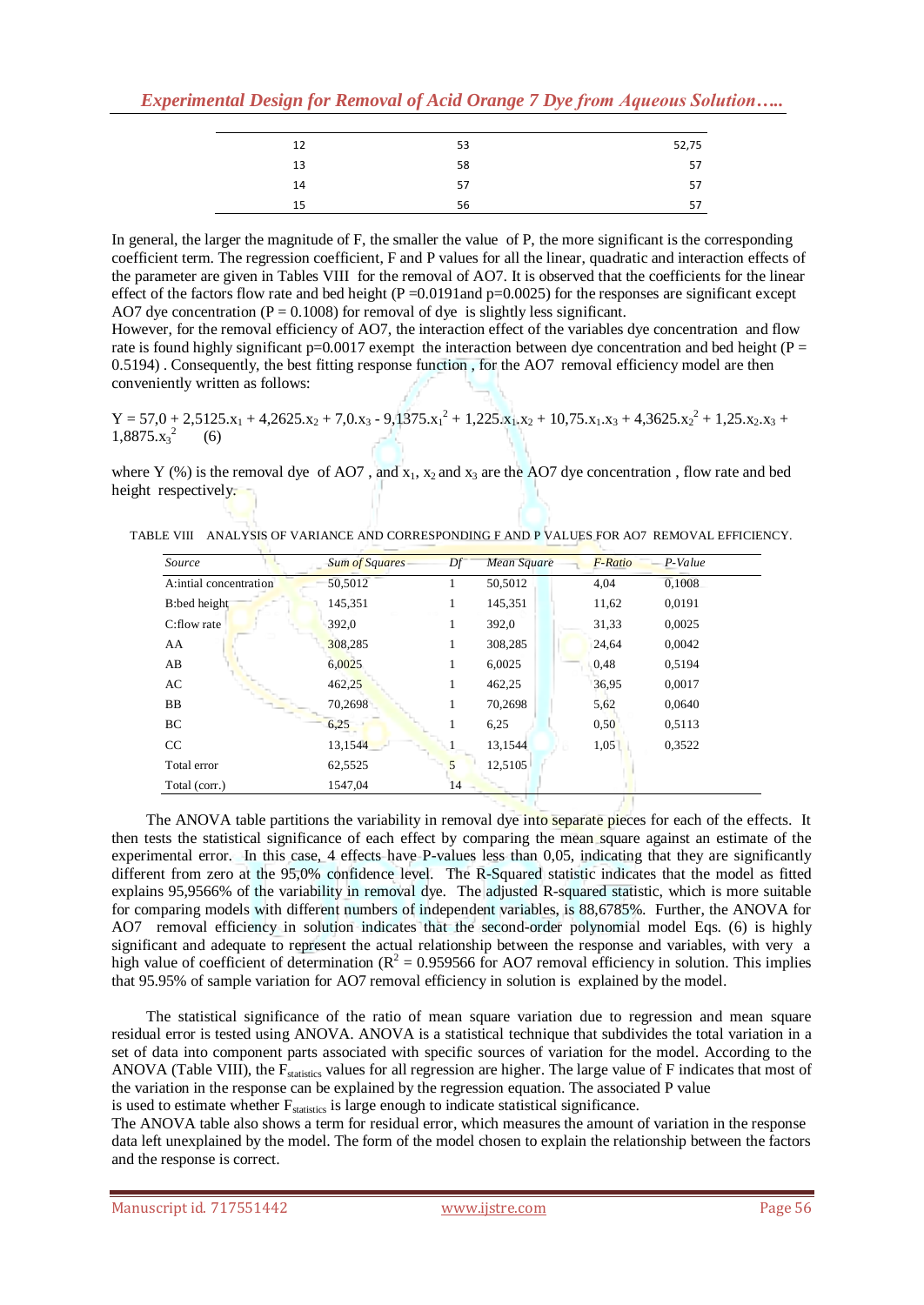The 3D response surface and 2D contour plot are generally the graphical representation of the regression equation. We will use it to search the optimal values of the process parameters. Then, the response surface plots and contour plots to estimate the removal efficiency (Figs. 4 and 5) is given.



Fig. 4. Response surface plot of AO7 removal efficiency .





Thus, the surface and contour plots for AO7 removal efficiency in Fig. 7 shows the interaction effect of bed height and initial concentration. The response surface of mutual interactions between the variables is found to be elliptical and the maximum AO7 removal efficiency is obtained in the following cases:

The bed height and initial concentration increase simultaneously.

The initial concentration increases and the bed height is between 10 and 15 cm and remains unchanged.

The bed height increases and initial concentration is between 10 and 20 PPM and remains stable.

The geometrical representation of the response removal dye, when The bed height and initial concentration increases the removal dye increases. We also note that, the influence of flow rate is not significant. Then, to have a good removal dye it is beneficial to work with high bed height of column . The highest value of the bed height which gives maximum of AO7 removal is 15 cm.

## *B. Full factorial design*

The model equation for adsorption of AO7 by amberlite in fixed bed was obtained after performing eight experiments and discarding the insignificant effect (b12) is as follows using some statistical tests . Table IX shows the experimental results of removal efficiency of AO7 in the solution for the 8 experiments.

|  | TABLE IX THE EXPERIMENTAL DATA FOR AO7 REMOVAL EFFICIENCY IN SOLUTION ACCORDING TO FF DESIGN. |  |  |  |
|--|-----------------------------------------------------------------------------------------------|--|--|--|
|  |                                                                                               |  |  |  |

|         | Removal dye $Y$ [(%)] |                     |  |  |  |
|---------|-----------------------|---------------------|--|--|--|
| run No. | Experimental values   | Predicted responses |  |  |  |
|         | 55                    | 54,625              |  |  |  |
|         | 57                    | 56,625              |  |  |  |
| 3       | 52                    | 52,375              |  |  |  |
| Δ       | 56                    | 55,625              |  |  |  |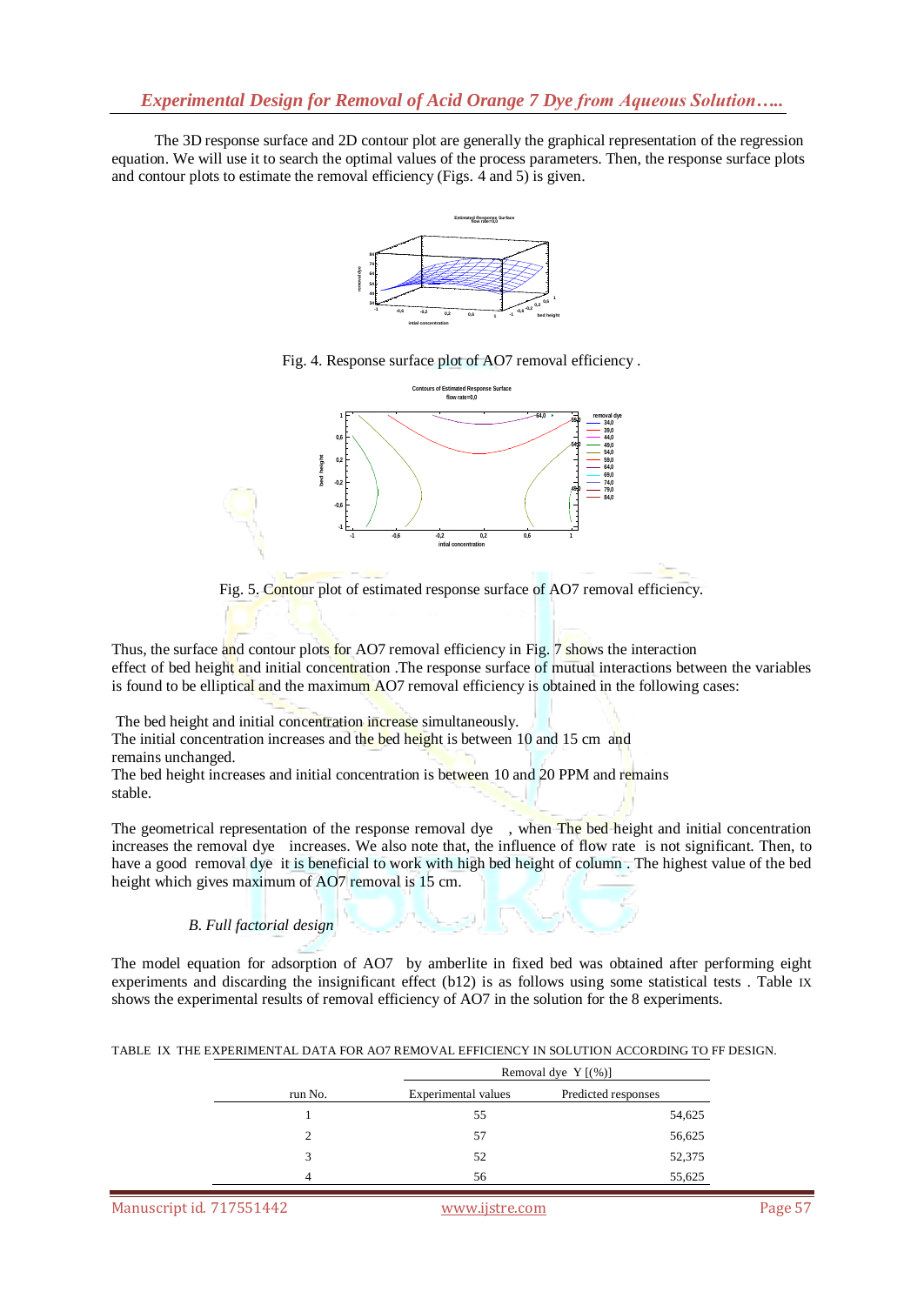|   | 50 | 50,375 |
|---|----|--------|
| O | 62 | 62,375 |
| - | 53 | 52,625 |
|   | 54 | 54,375 |
|   |    |        |

 $Y=54,875 + 1,375.x_1 - 1,625.x_2 - 1,875.x_3 - 1,625.x_1.x_2 - 0,875.x_1.x_3 + 0,125.x_2.x_3$  (7)

 The model's coefficients were estimated by standard lest square regression techniques using an EXCEL software. A good adjustment of the (Eq. (7)) to the experimental data was verified through the high correlation coefficient value obtained  $R2 = 0.987$  (Fig. 2). The (Fig. 2) shows the absence of a trend, indicating that the mathematical model is adequate and that there is no inconsistency between the experimental and calculated values of the response.



Fig.6. Analysis of quality of model by comparison of experimental and predicted responses.

 fig.6 shows that the difference between the measured and the predicted values do not exceed 1%. Therefore, all those results indicate that the model can adequately represent the data. Initial AO7 concentration  $[AO7]_0 (x_1)$ has the strongest effect on the response since coefficient of  $x_1$  (b1 = +1,375) is large than the coefficients of the other investigated factors, the positive sign indicate that there is a direct relation between Initial AO7concentration [AO7]<sub>0</sub> and response . According the regression equation, flow rate  $(x_2)$  and bed height  $(x_3)$ have a negative effect on the response ( $b_2 = -1,625$  and  $b_3 = -1,875$ ) respectively which have been explained by reduction in residence time. The significance interactions found by the design of experiments are between flow rate-bed height  $(x_2x_3)$  with effect  $(b_{23}=+0,125)$ .

 The main effects of each of the parameter on AO7 removal efficiency is given in Figs.7. Fig. 7 shows that the removal efficiency increases with increasing AO7 dye concentration and decreases with increasing flow rate or bed height. Consequently, we note high AO7 removal efficiencies at high AO7 dye concentration and low the both of flow rate and bed height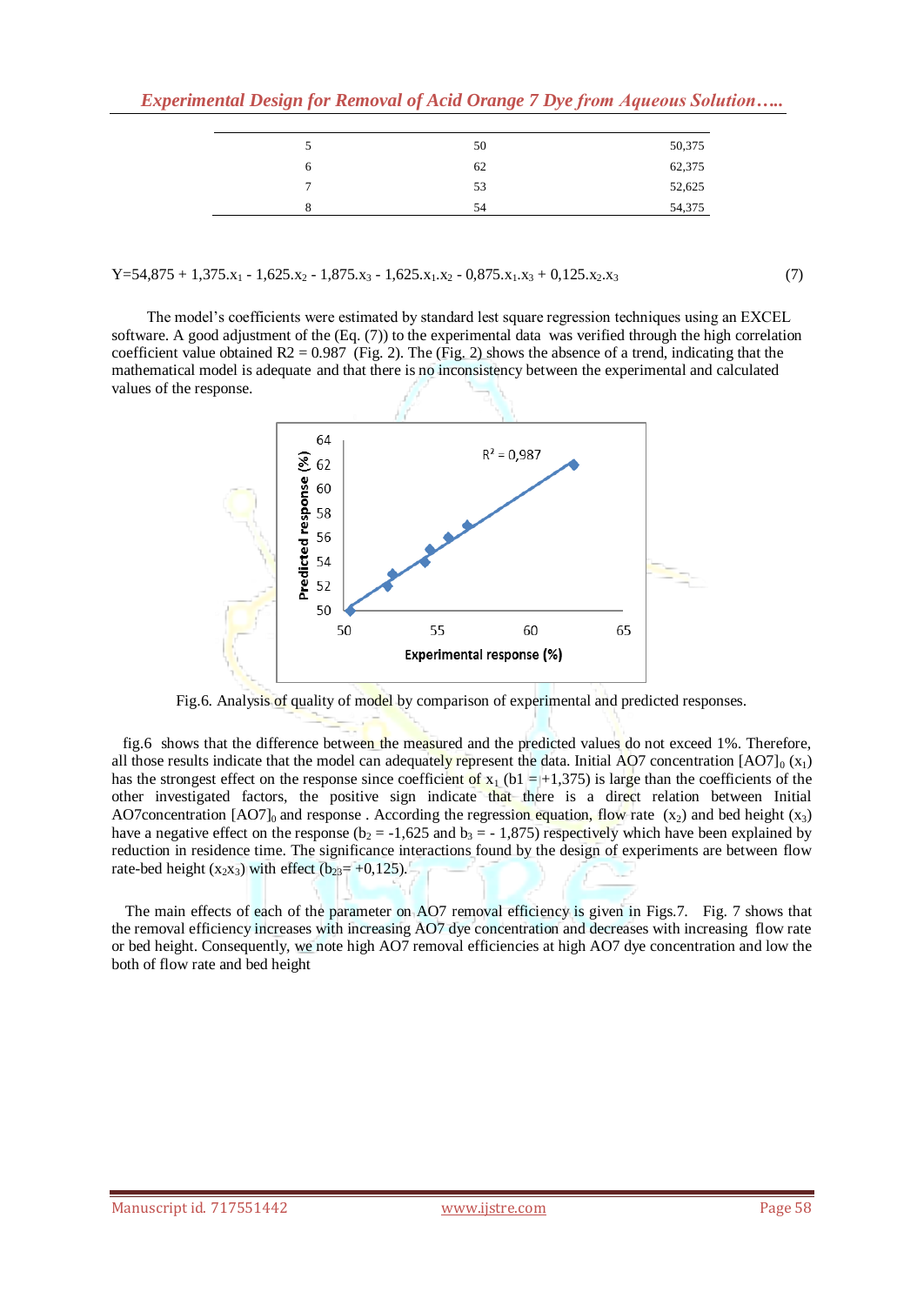

Fig. 7. Main effects plot of parameters for AO7 removal efficiency.

|                                                                                                                                                                                                                                             | 57<br>56<br>removal dye<br>55<br>54<br>53<br>Fig. 7. Main effects plot of parameters for AO7 removal efficiency. | $-1.0$<br>$1.0$<br>$-1.0$<br>initial dye concentration | 1.0<br>bed height | $-1.0$<br>flow rate | 1.0        |        |                                                                                                                                                                                                                                                                                                                                                                                                                                                                                                                                                                                                                                                                                                                                                                                                                     |
|---------------------------------------------------------------------------------------------------------------------------------------------------------------------------------------------------------------------------------------------|------------------------------------------------------------------------------------------------------------------|--------------------------------------------------------|-------------------|---------------------|------------|--------|---------------------------------------------------------------------------------------------------------------------------------------------------------------------------------------------------------------------------------------------------------------------------------------------------------------------------------------------------------------------------------------------------------------------------------------------------------------------------------------------------------------------------------------------------------------------------------------------------------------------------------------------------------------------------------------------------------------------------------------------------------------------------------------------------------------------|
|                                                                                                                                                                                                                                             |                                                                                                                  |                                                        |                   |                     |            |        |                                                                                                                                                                                                                                                                                                                                                                                                                                                                                                                                                                                                                                                                                                                                                                                                                     |
| Results of analysis of variance were summarized in Table X. They indicated that the three regressions, F and P values for the linear and<br>interaction effects of the parameter were significant at the probability level of 95 % to 99 %. |                                                                                                                  |                                                        |                   |                     |            |        |                                                                                                                                                                                                                                                                                                                                                                                                                                                                                                                                                                                                                                                                                                                                                                                                                     |
|                                                                                                                                                                                                                                             |                                                                                                                  | TABLE X ANALYSIS OF VARIANCE FOR REMOVAL DYE           |                   |                     |            |        |                                                                                                                                                                                                                                                                                                                                                                                                                                                                                                                                                                                                                                                                                                                                                                                                                     |
|                                                                                                                                                                                                                                             | <b>Source</b>                                                                                                    | Sum of                                                 |                   | Df Mean             | F-Ratio P- |        |                                                                                                                                                                                                                                                                                                                                                                                                                                                                                                                                                                                                                                                                                                                                                                                                                     |
|                                                                                                                                                                                                                                             |                                                                                                                  | Squares                                                |                   | Square              |            | Value  |                                                                                                                                                                                                                                                                                                                                                                                                                                                                                                                                                                                                                                                                                                                                                                                                                     |
|                                                                                                                                                                                                                                             | A:initial dye<br>concentration                                                                                   | 15,125                                                 | 1                 | 15,125              | 13,44      | 0,1695 |                                                                                                                                                                                                                                                                                                                                                                                                                                                                                                                                                                                                                                                                                                                                                                                                                     |
|                                                                                                                                                                                                                                             | B:bed height                                                                                                     | 21,125                                                 | 1                 | 21,125              | 18,78      | 0,1444 |                                                                                                                                                                                                                                                                                                                                                                                                                                                                                                                                                                                                                                                                                                                                                                                                                     |
|                                                                                                                                                                                                                                             | C:flow rate                                                                                                      | 28,125                                                 | 1                 | 28,125              | 25,00      | 0,1257 |                                                                                                                                                                                                                                                                                                                                                                                                                                                                                                                                                                                                                                                                                                                                                                                                                     |
|                                                                                                                                                                                                                                             | AВ                                                                                                               | 21,125                                                 | 1                 | 21,125              | 18,78      | 0,1444 |                                                                                                                                                                                                                                                                                                                                                                                                                                                                                                                                                                                                                                                                                                                                                                                                                     |
|                                                                                                                                                                                                                                             | <b>AC</b>                                                                                                        | 6,125                                                  | 1                 | 6,125               | 5,44       | 0,2578 |                                                                                                                                                                                                                                                                                                                                                                                                                                                                                                                                                                                                                                                                                                                                                                                                                     |
|                                                                                                                                                                                                                                             | ВC                                                                                                               | 0,125                                                  | 1                 | 0,125               | 0,11       | 0,7952 |                                                                                                                                                                                                                                                                                                                                                                                                                                                                                                                                                                                                                                                                                                                                                                                                                     |
|                                                                                                                                                                                                                                             | Total error                                                                                                      | 1,125                                                  | 1                 | 1,125               |            |        |                                                                                                                                                                                                                                                                                                                                                                                                                                                                                                                                                                                                                                                                                                                                                                                                                     |
|                                                                                                                                                                                                                                             | Total (corr.)                                                                                                    | 92,875                                                 | 7                 |                     |            |        |                                                                                                                                                                                                                                                                                                                                                                                                                                                                                                                                                                                                                                                                                                                                                                                                                     |
| for comparing models with different numbers of independent variables, is 91,5209%.<br>and contour plots to estimate the removal dye of AO7 (Figs. 8 and 9) is given.                                                                        |                                                                                                                  |                                                        |                   |                     |            |        | The ANOVA table partitions the variability in removal dye into separate pieces for each of the effects. It then<br>tests the statistical significance of each effect by comparing the mean square against an estimate of the<br>experimental error. In this case, 0 effects have P-values less than 0,05, indicating that they are significantly<br>different from zero at the 95,0% confidence level. The R-Squared statistic indicates that the model as fitted<br>explains 98,7887% of the variability in removal dye. The adjusted R-squared statistic, which is more suitable<br>The 3D response surface and 2D contour plot are generally the graphical representation of the regression<br>equation. We will use it to search the optimal values of the process parameters. Then, the response surface plots |
|                                                                                                                                                                                                                                             |                                                                                                                  |                                                        |                   |                     |            |        |                                                                                                                                                                                                                                                                                                                                                                                                                                                                                                                                                                                                                                                                                                                                                                                                                     |
| Manuscript id. 717551442                                                                                                                                                                                                                    |                                                                                                                  |                                                        |                   | www.ijstre.com      |            |        | Page 59                                                                                                                                                                                                                                                                                                                                                                                                                                                                                                                                                                                                                                                                                                                                                                                                             |

TABLE X ANALYSIS OF VARIANCE FOR REMOVAL DYE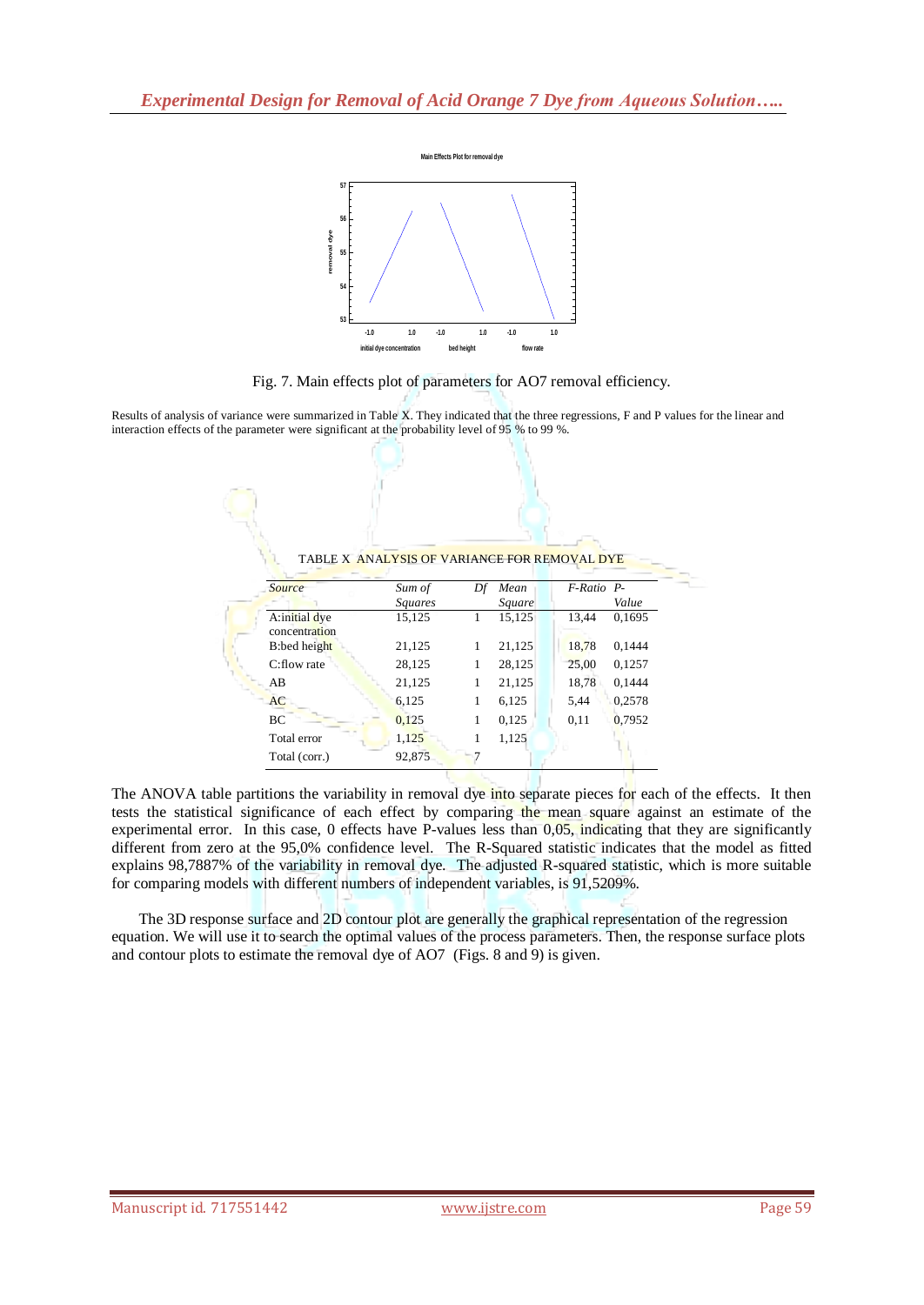

Fig. 8. Response surface plot of AO7 removal efficiency .



Fig. 9. Contour plot of estimated response surface of AO7 removal efficiency.

Thus, the surface and contour plots for AO7 removal efficiency in Fig. 9 shows the interaction

effect of bed height and initial dye concentration. The response surface of mutual interactions between the variables is found to be elliptical and the maximum AO7 removal efficiency is obtained in the cases: The initial concentration increase and the bed height decrease simultaneously. The initial concentration increases and the BED HEIGHT is between 5 and 10 cm and remains unchanged.

The bed height decreases and initial concentration is between 40 and 50 ppm and remains stable.

The geometrical representation of the response removal dye, when The bed height decreases and initial concentration increases the removal dye increases. We also note that, the influence of flow rate is not significant. Then, to have a good removal dye it is beneficial to work with low bed height of column. The lowest value of the bed height which gives maximum of AO7 removal is 5cm.

## **V. CONCLUSION**

Manuscript is the based of columns of the based of AOT means of AOT means of the based of AOT means of the Based of AOT means of AOT means of AOT means of the Based of AOT means of the Based of AOT means of the Based of A The present study clearly demonstrated the applicability of adsorption process using the fixed bed for AO7 removal. This study clearly showed that RSM is one of the suitable methods to optimize the best operating conditions to maximize the AO7 removal. BB and FF design is successfully employed for experimental design and analysis of results. The Amberlite FPA 98 , which was used without further purification for the removals of AO7 from aqueous solution because it leans close to practical purposes. The process variables of removal of dye by amberlite FPA 98 have been optimized based on RSM method and the individual and interaction effects of the process variables were investigated. The results indicated that all the three process variables have a direct relationship for the removal AO7 dye onto amberlite. Satisfactory empirical model equations are developed for the removal of AO7 in solution using RSM to optimize the parameters. Graphical response surface and contour plot is used to locate the optimum point.

## **REFERENCES**

<sup>[1]</sup> S.M. Chin, E. Park, M. Kim, J.S. Jurng, Photo catalytic degradation of methylene blue with TiO2 nano particles prepared by a thermal decomposition process, Powder Technol. 201 (2010) 171–176.